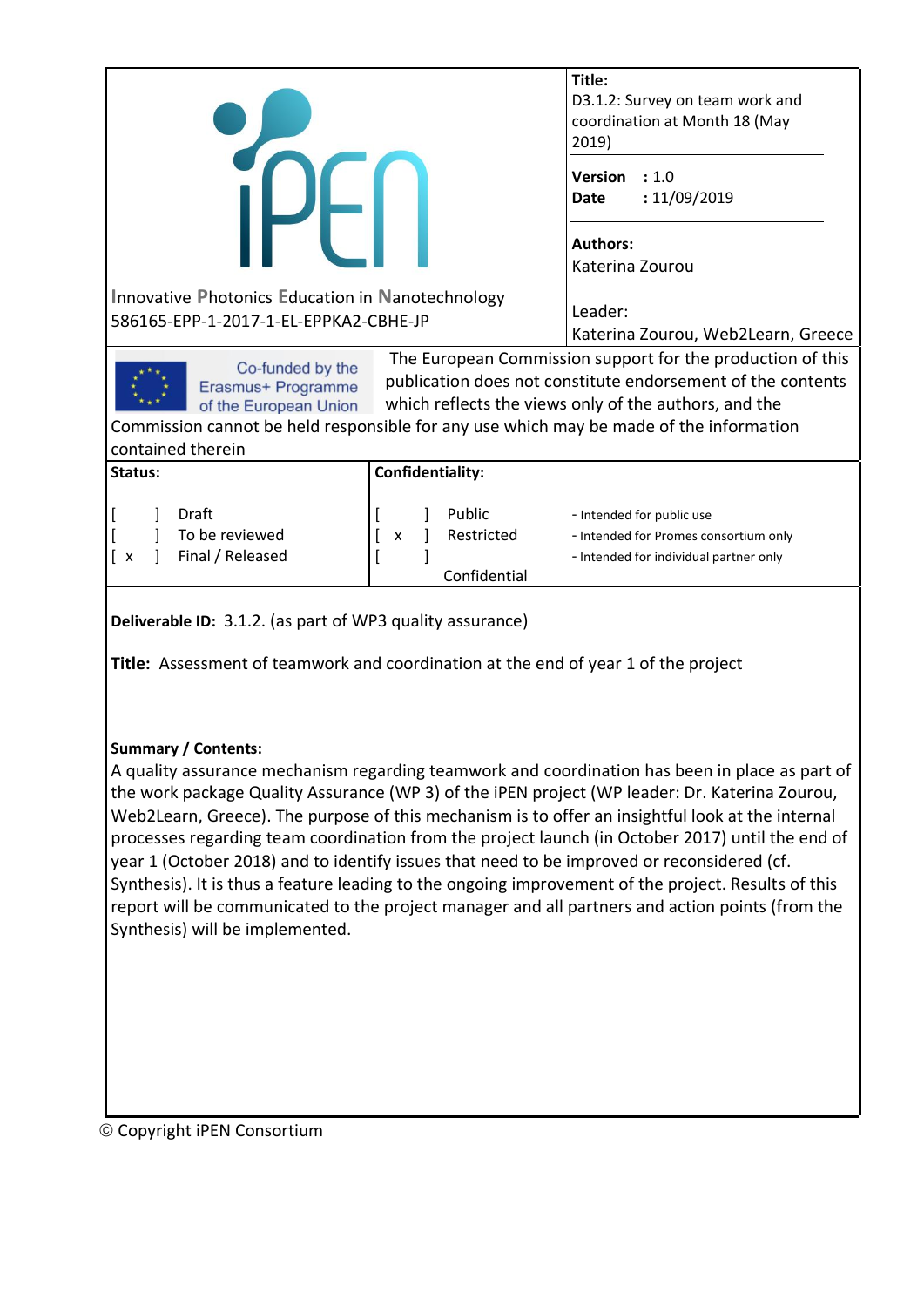|                                                                | Page                    | : 2 of 19                   |
|----------------------------------------------------------------|-------------------------|-----------------------------|
| Survey on team work and coordination at<br>Month 18 (May 2019) | Version : $1.0$<br>Date | : 11/09/2019                |
| Deliverable ID: D.3.1.1                                        | <b>Status</b><br>Confid | : Completed<br>: Restricted |

## **CHANGE LOG**

| Vers. | Date       | Author              | <b>Description</b>  |
|-------|------------|---------------------|---------------------|
| 0.1   | 01.09.2019 | Dr. Katerina Zourou | Data analysis       |
| 1.0   | 11.09.2019 | Dr. Konstantinos    | Review and approval |
|       |            | Petridis            |                     |
|       |            |                     |                     |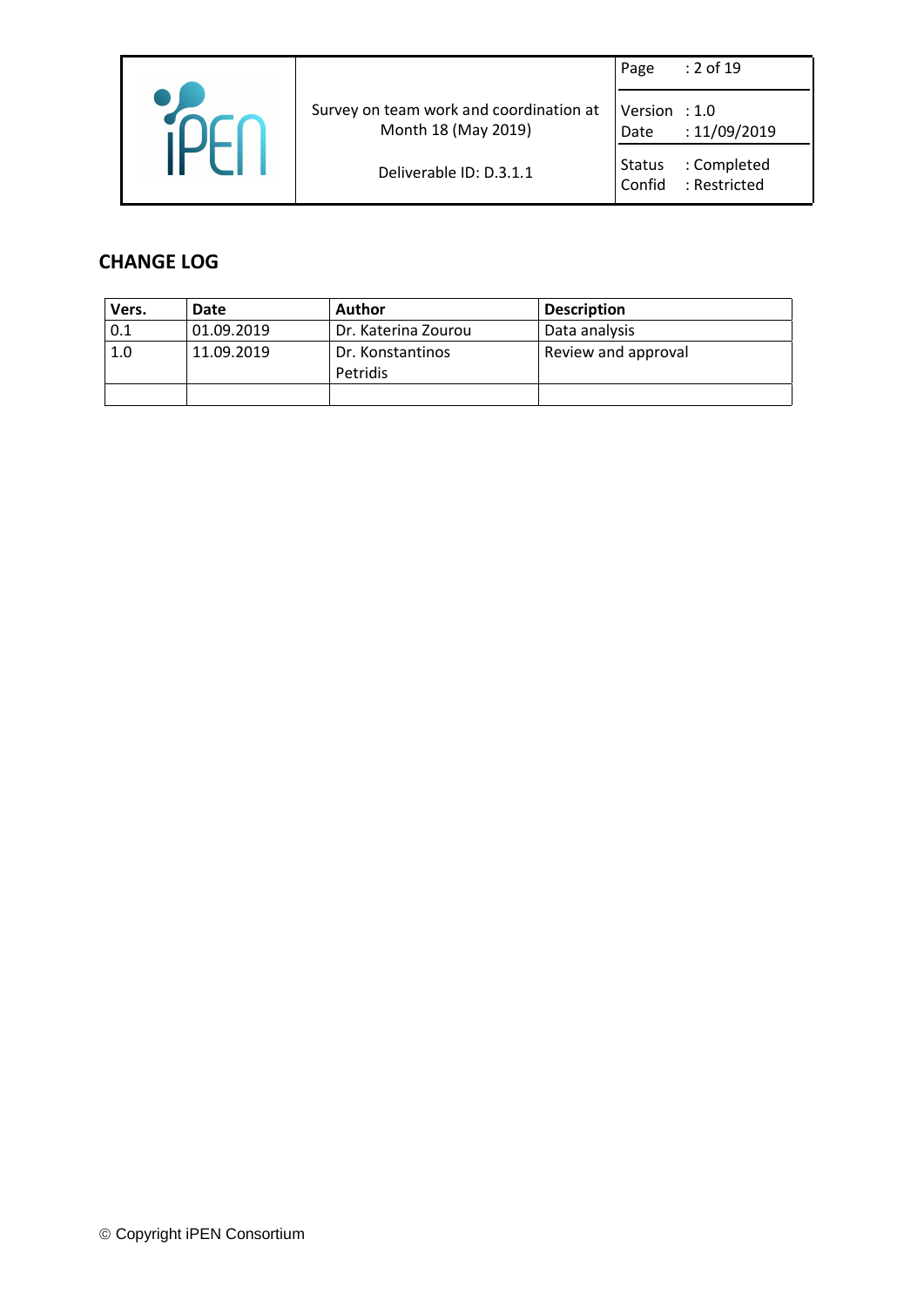|                                                                | Page                    | : 3 of 19                   |
|----------------------------------------------------------------|-------------------------|-----------------------------|
| Survey on team work and coordination at<br>Month 18 (May 2019) | Version : 1.0<br>Date   | : 11/09/2019                |
| Deliverable ID: D.3.1.1                                        | <b>Status</b><br>Confid | : Completed<br>: Restricted |

#### **Table of Contents**

# <span id="page-2-0"></span>**1. RATIONALE**

The questionnaire administered to the consortium is part of the quality assurance methodology of the Erasmus+ CBHE project iPEN (Innovative Photonics Education in Nanotechnology). The survey was sent to project team members on May 30, 2019, but due to summer break at participating universities, it was extended until September 5. Its purpose is to offer an insightful look at the internal processes regarding team coordination from October 2017 until May 2019, namely 18 months of the project lifetime.

# <span id="page-2-1"></span>**2. METHODOLOGY**

There are 4 sets of questions concerning teamwork and coordination capabilities among partners. Respondents are first asked to focus on a) the decision-making procedures and project management at a general level, then to specifically rate b) the division of tasks and partners' awareness of their responsibilities and goals within the project; additionally, c) timetable and communication, and finally the d) planning and coordination practices.

16 individuals replied to the questionnaire from each of the iPEN partners, which guarantees perfect answer distribution. All partners replied with one respondent. Sami Shamoon College of Engineering in Israel offered input from 3 respondents and Ben Gurion University of the Negev answer with 2 staff members.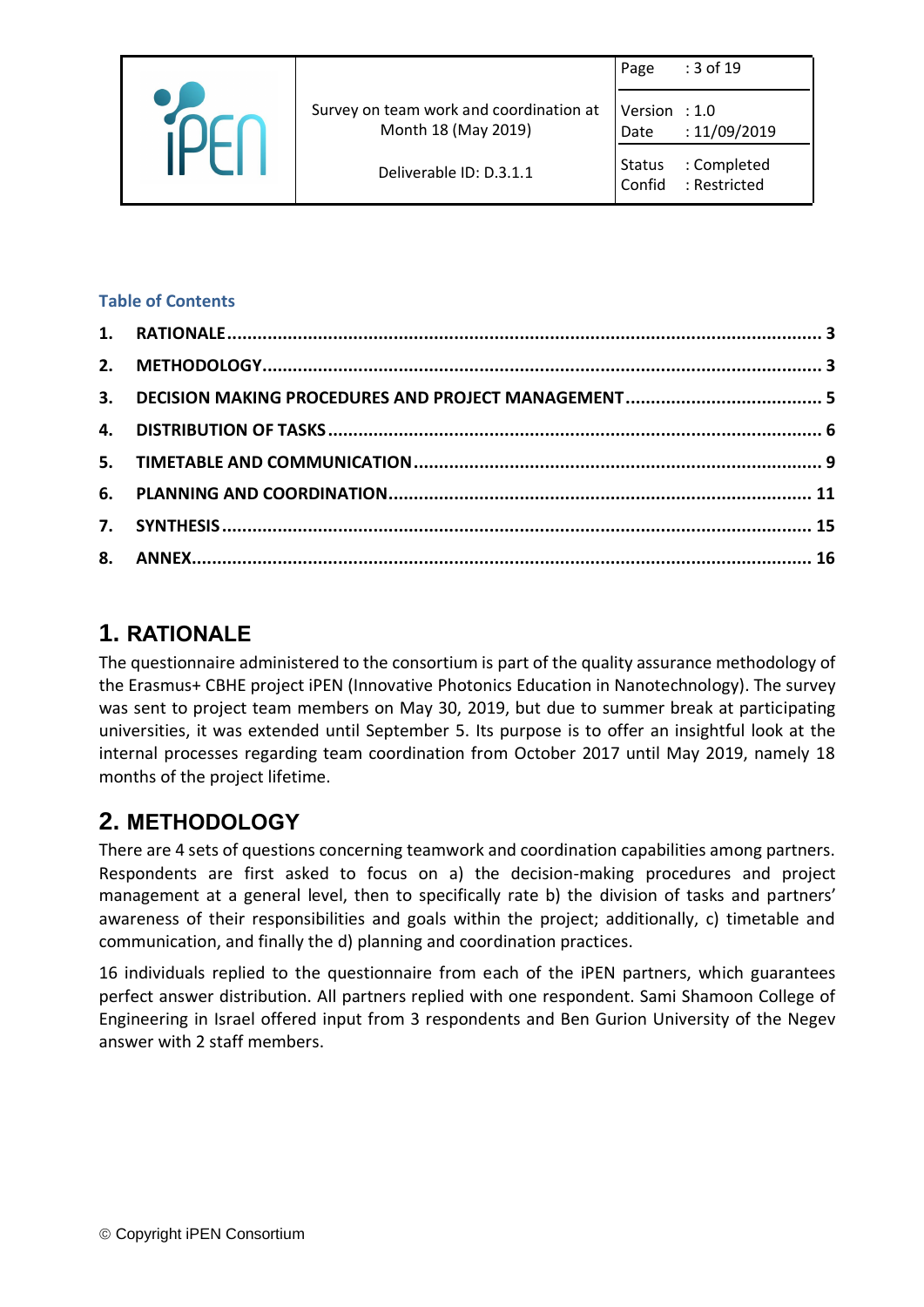

 $\Box$ 



16 responses



Figure 1 and 2: institutional distribution of the respondents

Data is analyzed according to the sections of the survey and a synthesis (last part of this report) completes the analysis.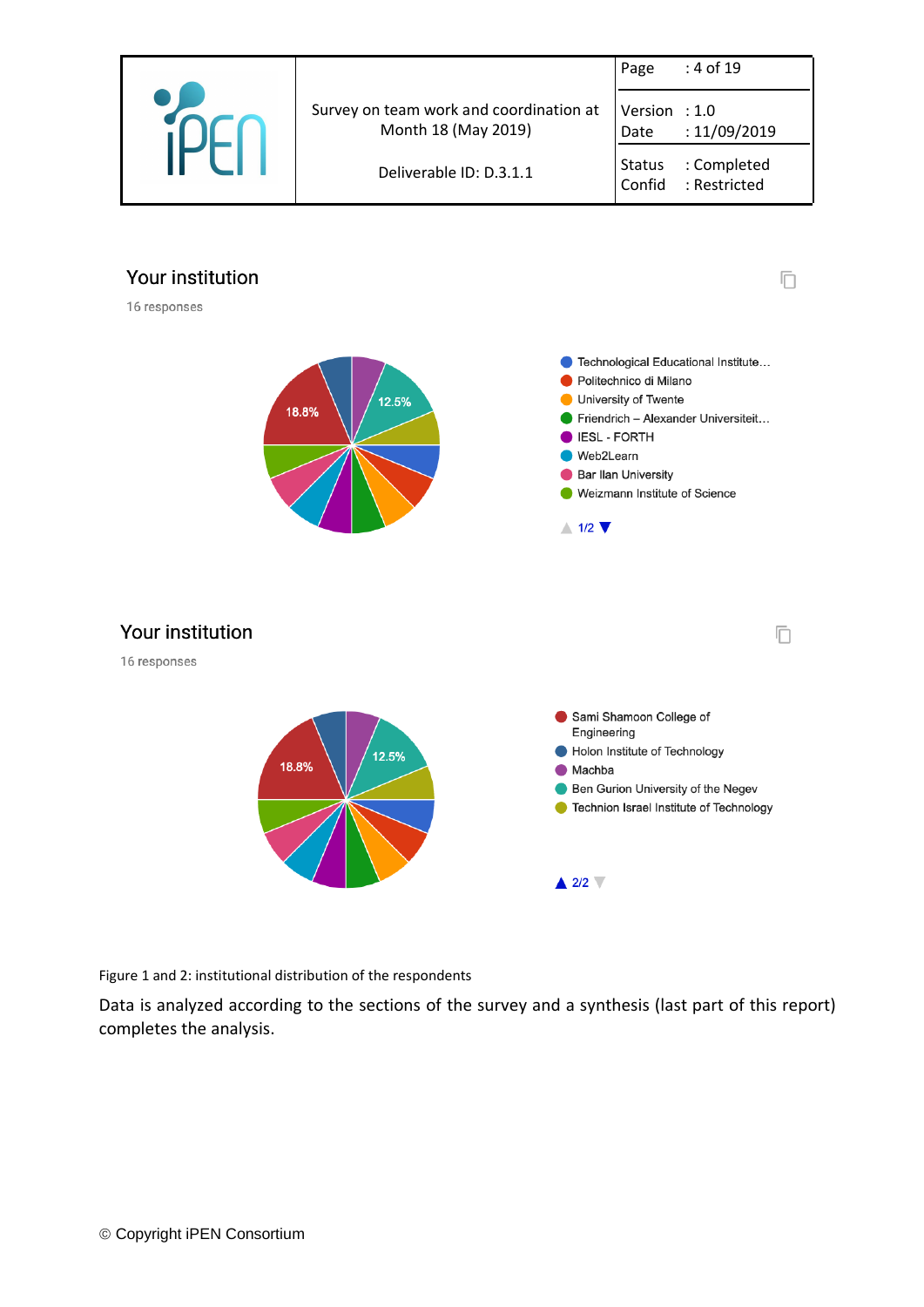|                                                                | Page                    | : 5 of 19                   |
|----------------------------------------------------------------|-------------------------|-----------------------------|
| Survey on team work and coordination at<br>Month 18 (May 2019) | Version $: 1.0$<br>Date | : 11/09/2019                |
| Deliverable ID: D.3.1.1                                        | <b>Status</b><br>Confid | : Completed<br>: Restricted |

## <span id="page-4-0"></span>**3. DECISION MAKING PROCEDURES AND PROJECT MANAGEMENT**

This section corresponds to a set of questions assessing the overall appreciation of team coordination and project management. The next sections will instead go into detail of internal working processes by focusing on specific characteristics of the processes.

All respondents also seem to feel that they have been able to contribute to the project outcomes between May 2017 until June 2019. (Q1)



Figure 3: degree of investment

Q2 assesses the availability of information in due time, as a factor contributing (or impeding) timely work and smooth management on partner and on group level. All replies converge to the timeliness of information available, except of one respondent judging that information is partially available on time.

> Yes Partially  $\blacksquare$  No





93.8%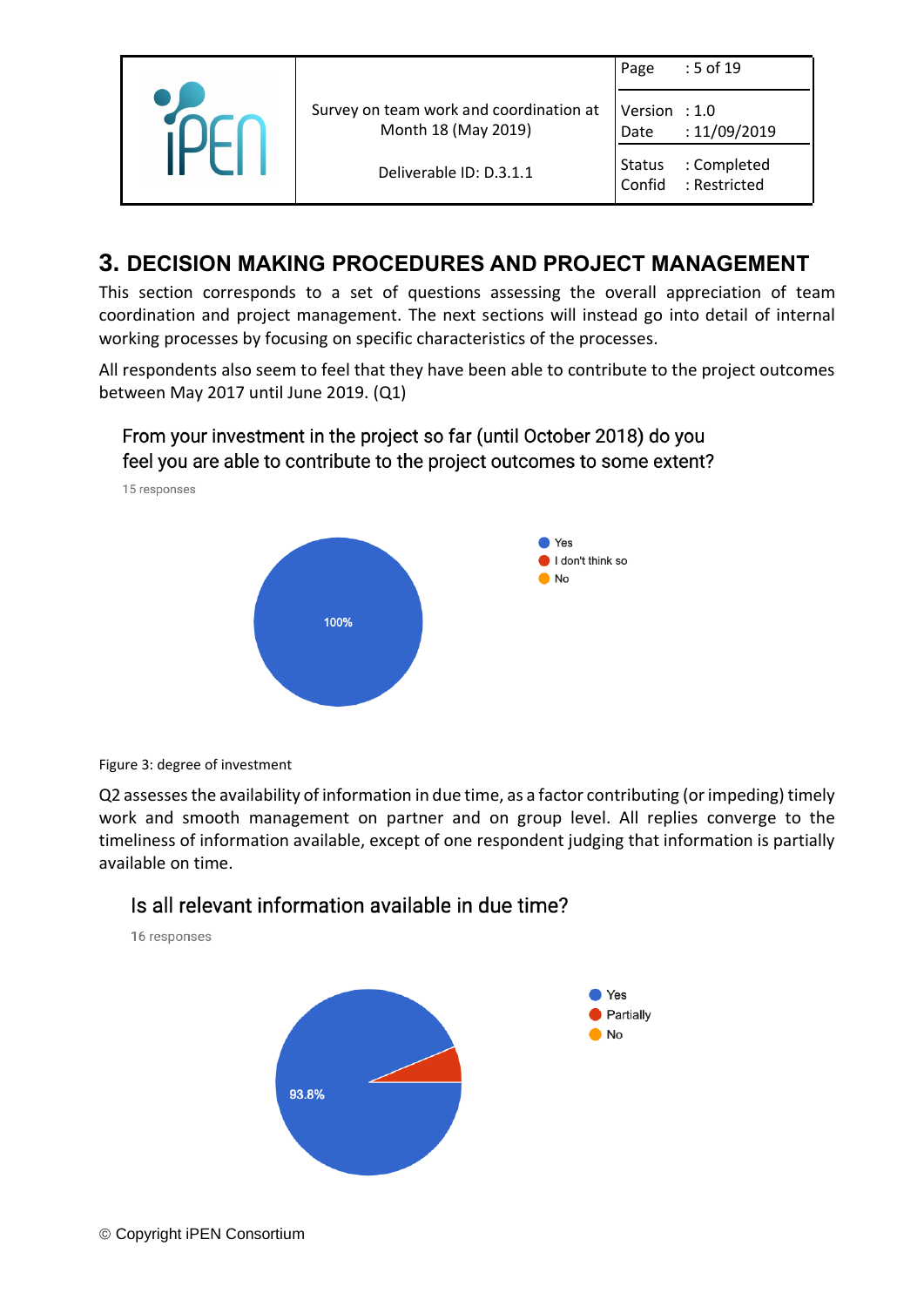|                                                                | Page                    | : 6 of 19                   |
|----------------------------------------------------------------|-------------------------|-----------------------------|
| Survey on team work and coordination at<br>Month 18 (May 2019) | Version : $1.0$<br>Date | :11/09/2019                 |
| Deliverable ID: D.3.1.1                                        | Status<br>Confid        | : Completed<br>: Restricted |

#### Figure 4: timeliness of information available

The next question (Q3) assesses globally the project coordination for the first 18 months of the project although more specific questions on this matter follow in the next section. Here we try to see the global picture of management as understood by partners.

The picture that surfaces is of very high standards in project coordination. 14 respondents reply that the overall quality is very good and two respondents that it is good. For a demanding EU-non EU cooperation project as iPEN is, this result is extremely encouraging and positive.

ħ



## Can you rate the overall quality of project coordination until now?

Figure 4: overall quality of project coordination in first 12 months of the project

To the open question (Q4) inviting respondents to make any comments regarding the project coordination, one reply has been gathered:

• *The coordination is very clear with updates on time*

## <span id="page-5-0"></span>**4. DISTRIBUTION OF TASKS**

The questions covering the session regarding the division of tasks focus mainly on clarity of work plan and clarity of tasks description.

Partner opinion on the quality of coordination of WP1 (Q5) is largely positive, as figure 5 shows.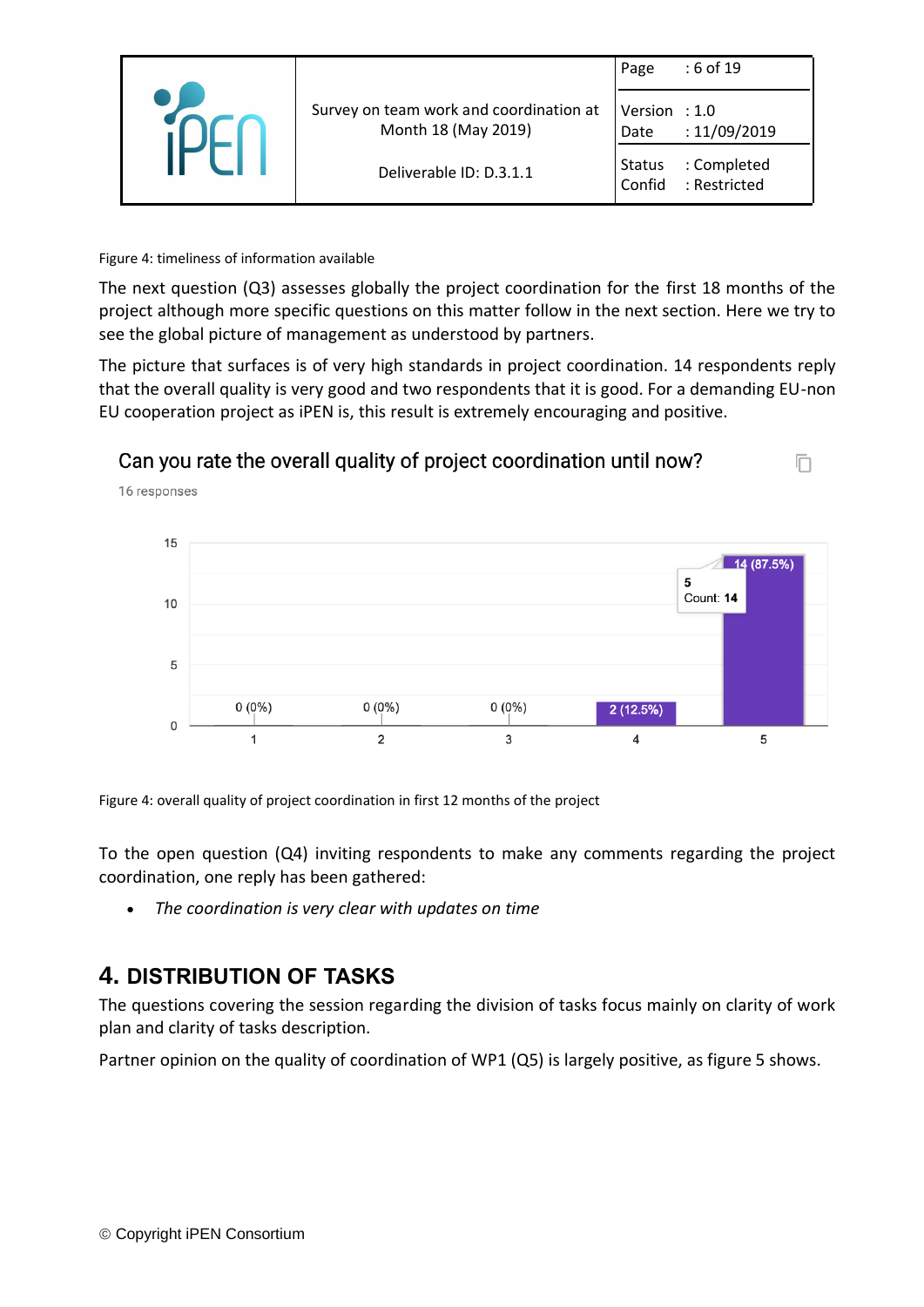|                                                                | Page                    | : 7 of 19                   |
|----------------------------------------------------------------|-------------------------|-----------------------------|
| Survey on team work and coordination at<br>Month 18 (May 2019) | Version $: 1.0$<br>Date | : 11/09/2019                |
| Deliverable ID: D.3.1.1                                        | <b>Status</b><br>Confid | : Completed<br>: Restricted |

## Can you rate the coordination qualities of Work Package 1 (Preparation)?

16 responses



Ō

戶

Figure 5: coordination quality of WP1

The net majority of respondents acknowledged that the work plan and timetable were clear and realistic – only 1 respondent seems hesitant.  $(Q6)$ 



Figure 6: Availability of a clear workplan and timetable

In the following question (Q7), the large majority of respondents claims of knowing common and specific project goals by institution, with the exception of one partner claiming that he/she is not always aware.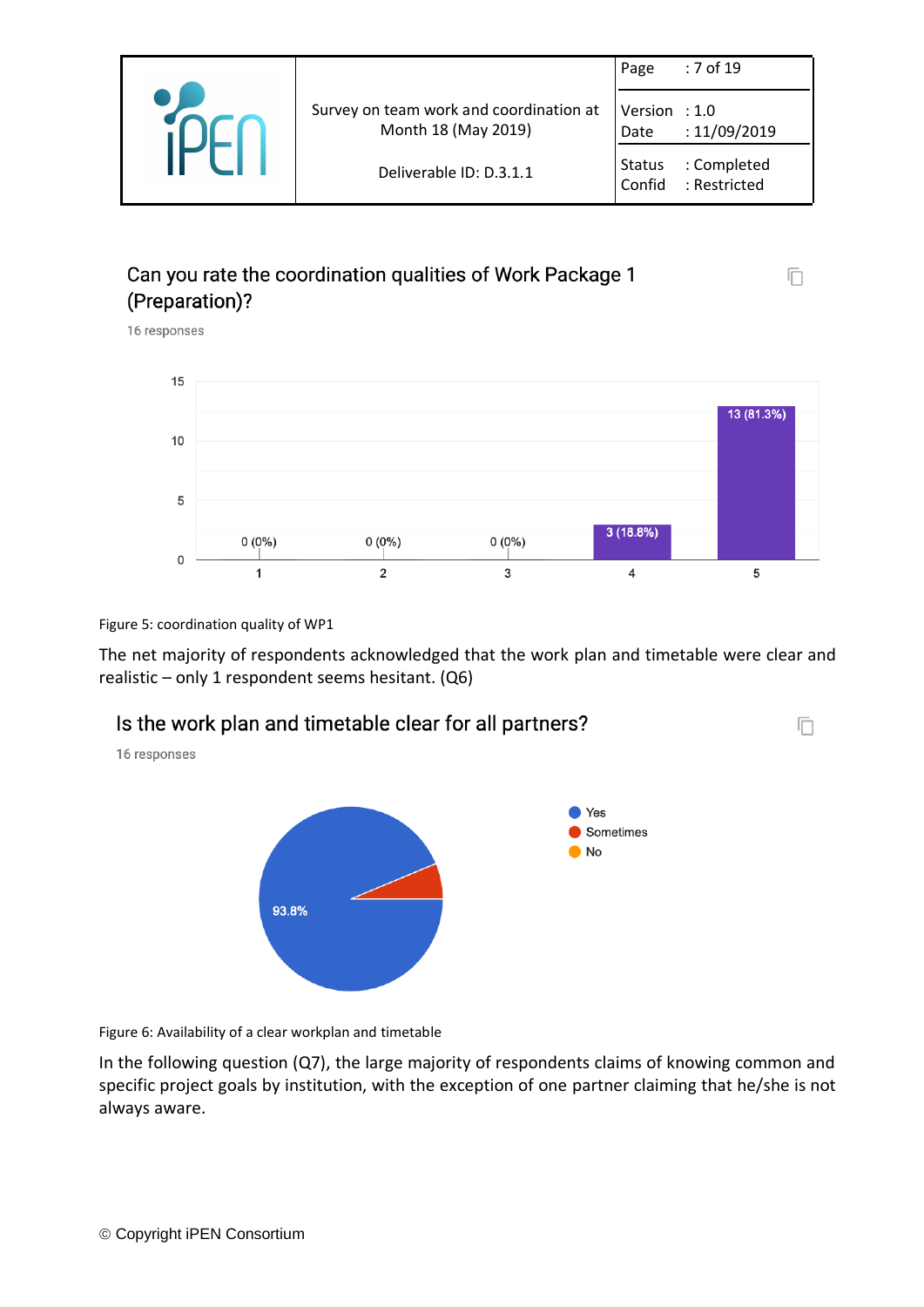|                                                                | Page                    | : 8 of 19                   |
|----------------------------------------------------------------|-------------------------|-----------------------------|
| Survey on team work and coordination at<br>Month 18 (May 2019) | Version $: 1.0$<br>Date | : 11/09/2019                |
| Deliverable ID: D.3.1.1                                        | <b>Status</b><br>Confid | : Completed<br>: Restricted |

#### Are you, as partner, aware of the common project goals and the specific 戶 goals for your institution?

16 responses



Figure 6: awareness of general and specific goals

Respondents largely agree on the fact that there is a clear and realistic description of the tasks of each partner, including the coordinator (Q8), with one respondent not being aware enough.



Figure 7: quality of description of partners' tasks including those of the coordinator

The next question (Q9) asked partners to express openly their views regarding "Distribution of tasks" and the following 2 responses have been gathered: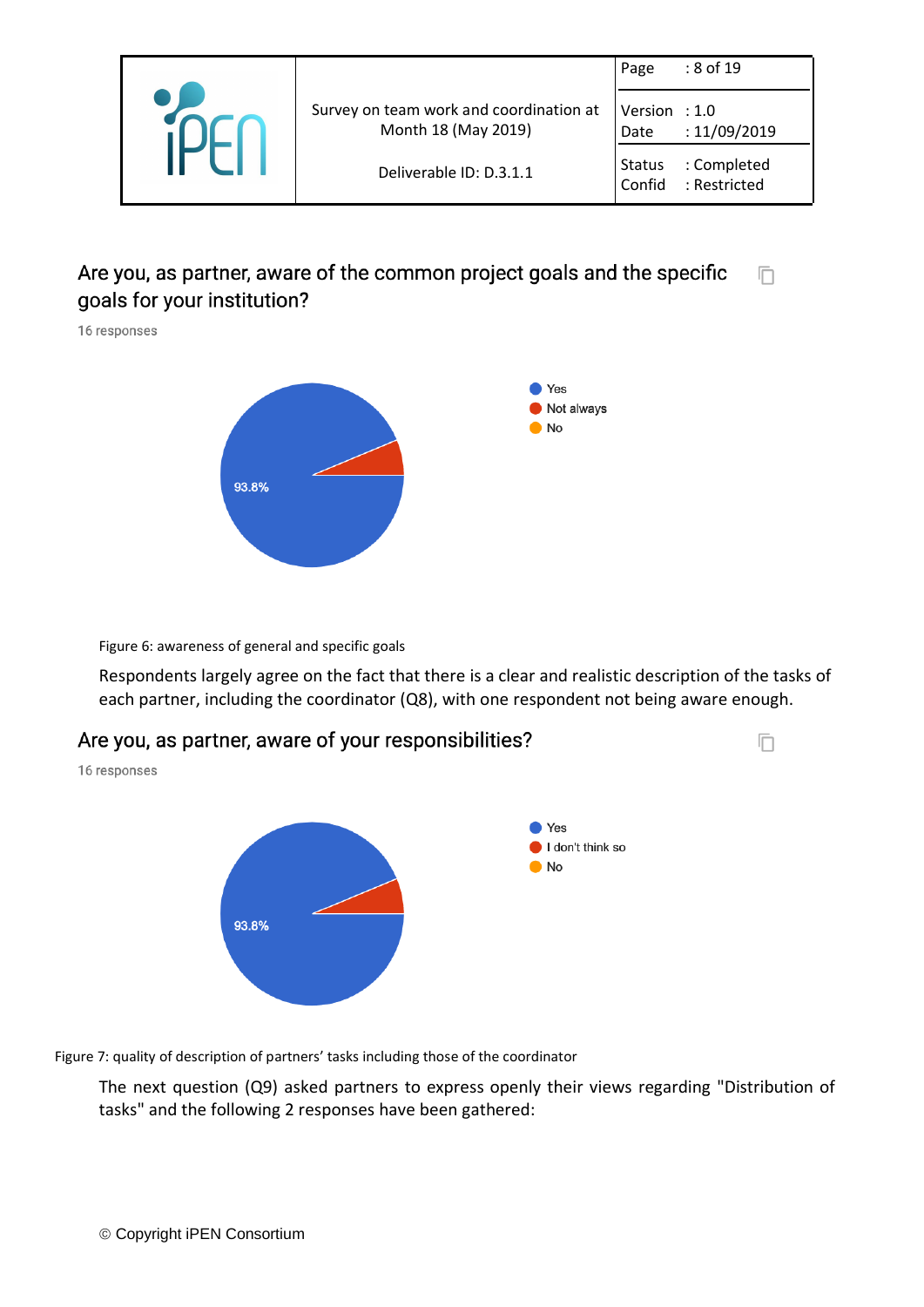|  |                                                                | Page                    | : 9 of 19                   |
|--|----------------------------------------------------------------|-------------------------|-----------------------------|
|  | Survey on team work and coordination at<br>Month 18 (May 2019) | Version $: 1.0$<br>Date | : 11/09/2019                |
|  | Deliverable ID: D.3.1.1                                        | <b>Status</b><br>Confid | : Completed<br>: Restricted |

- *Because I am building a course that is new to me as well, the amount of time it takes to prepare it while completing all the tasks of my daily job it is almost impossible. However, it is not the fault of the project's management.*
- *I am behind on some tasks*

# <span id="page-8-0"></span>**5. TIMETABLE AND COMMUNICATION**

The timetable and coordination section corresponds to questions from Q10 to Q15. For Q10 (degree of clear timetable with activities), the whole partnership agrees with this statement.

Is there a clear and realistic description of the tasks of the project coordinator and each partner?

16 responses



Figure 8: clear description of tasks for the partnership, including the coordinator

Partners are also mostly positive, with the exception of one respondent, regarding the availability of a time schedule for communication between partners and for exchange of materials (Q10).





© Copyright iPEN Consortium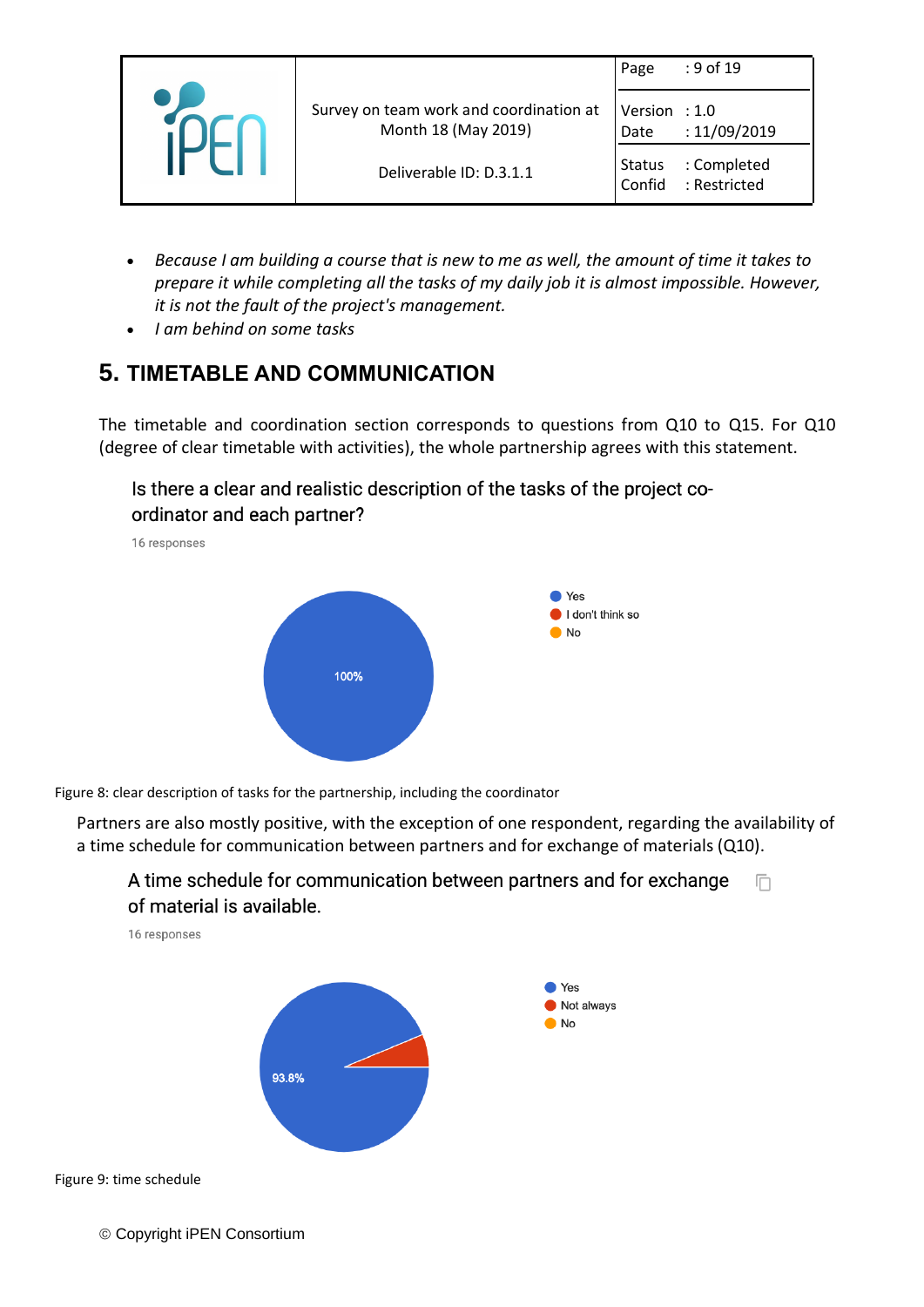|  |                                                                | Page                    | : 10 of 19                  |
|--|----------------------------------------------------------------|-------------------------|-----------------------------|
|  | Survey on team work and coordination at<br>Month 18 (May 2019) | Version $: 1.0$<br>Date | : 11/09/2019                |
|  | Deliverable ID: D.3.1.1                                        | <b>Status</b><br>Confid | : Completed<br>: Restricted |

All partners agree with the statement that the coordinator respects the deadlines (Q11).



Figure 10: respect of deadlines by the coordinator

All respondents, believe that the frequency of internal communication is suitable, whereas one respondent claim that it is low (Q12).



Figure 11: frequency of internal communication

Regarding the means of communication (Q13), the majority of partners believe it is appropriate, and three respondents leave a comment (see next item).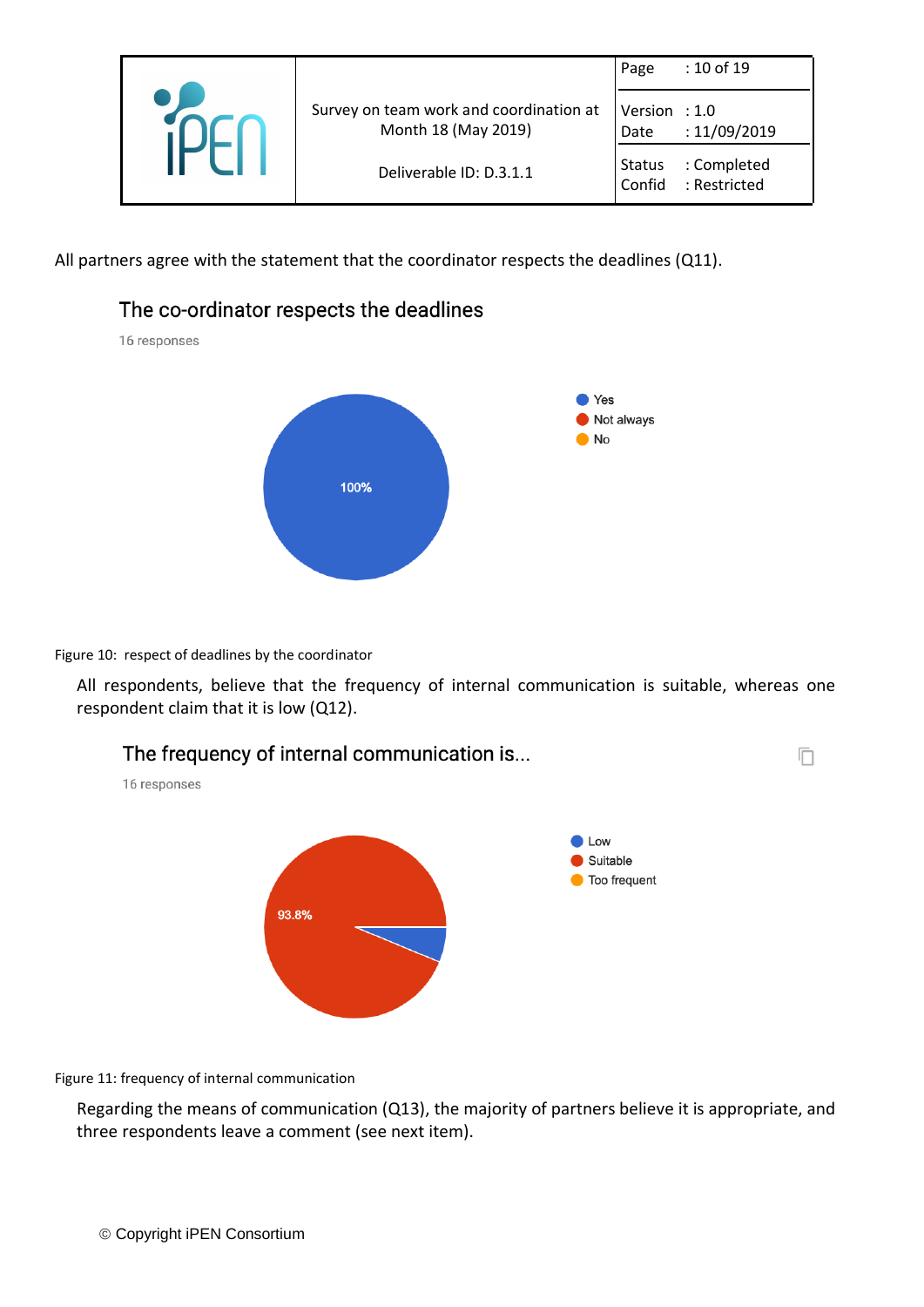|  |                                                                | Page                    | : 11 of 19                  |
|--|----------------------------------------------------------------|-------------------------|-----------------------------|
|  | Survey on team work and coordination at<br>Month 18 (May 2019) | Version $: 1.0$<br>Date | :11/09/2019                 |
|  | Deliverable ID: D.3.1.1                                        | Status<br>Confid        | : Completed<br>: Restricted |

## The means (email, platform, other types of communication) are

16 responses



m

Figure 12: means of communication

Comments have been left on the open-ended question (Q14) suggesting in this regard that a more regular online meetings are welcome. 2 respondents have the same opinion when invited to express their views about communication.

- *Skype meetings are welcome, or other online meetings*
- *-*
- *Online session*

## <span id="page-10-0"></span>**6. PLANNING AND COORDINATION**

Questions 15 to 17 explore into details the planning and coordination qualities of project coordinator. A majority of 5/5 characterizes nearly all aspects: from clarity of organizational guidelines, to clarity of roles and responsibilities and to equity of participation.

Q15 relates to the clarity in planning and management guidelines, to which all respondents reply positively.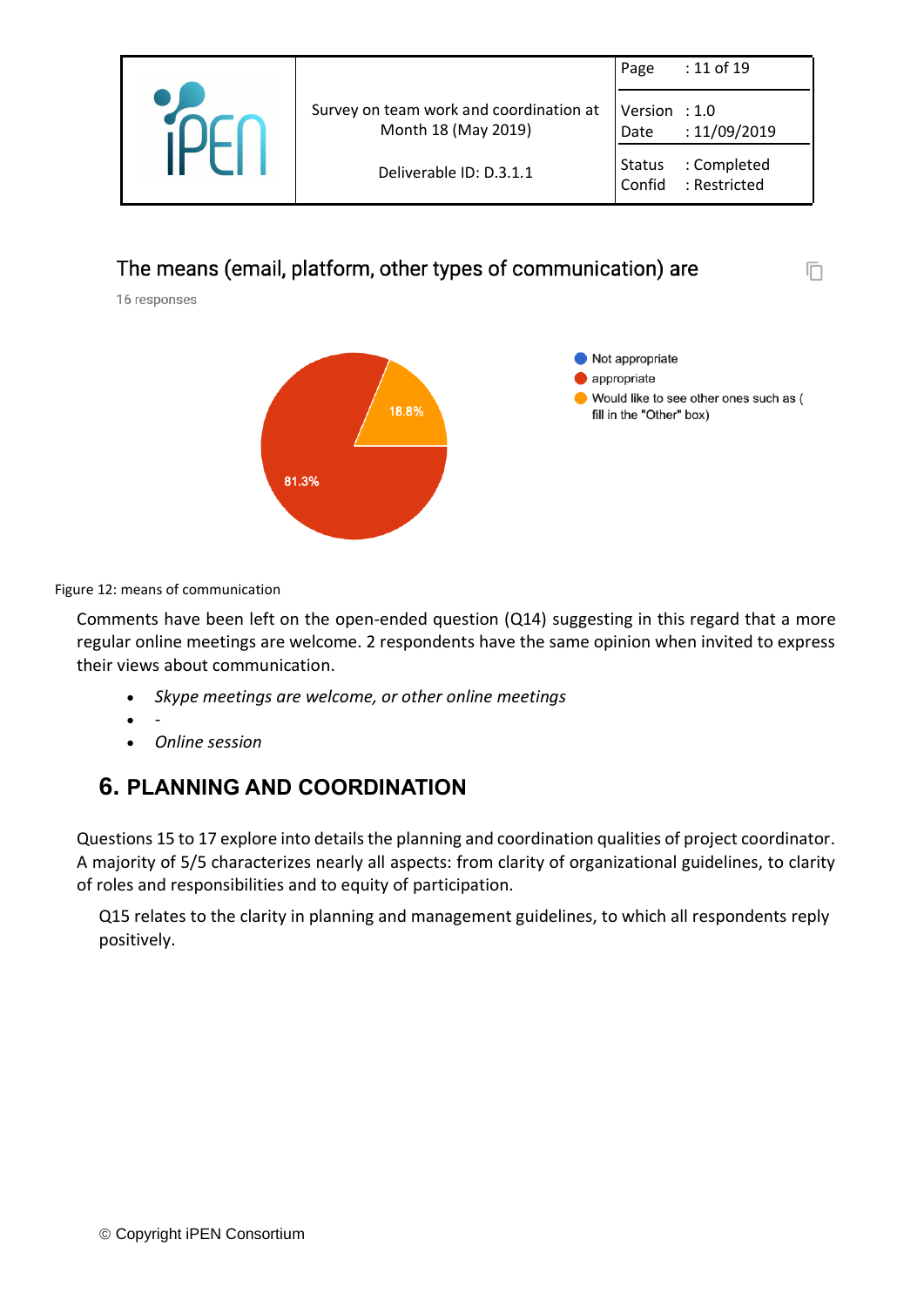|                                                                | Page                    | : 12 of 19                  |
|----------------------------------------------------------------|-------------------------|-----------------------------|
| Survey on team work and coordination at<br>Month 18 (May 2019) | Version $: 1.0$<br>Date | : 11/09/2019                |
| Deliverable ID: D.3.1.1                                        | Status<br>Confid        | : Completed<br>: Restricted |

n

## Clear planning and management guidelines in the project plan

16 responses



Figure 13: planning and management guidelines

Five respondents believe that the degree of equity of participation is very good, three good and one intermediate (Q 16).

## Equity of participation

16 responses



Figure 14: equity of participation

Regarding the clarity of roles and responsibilities (Q17), the majority of partners (10) believe that the degree of clarity is very good, whereas 5 respondents believe the quality is good.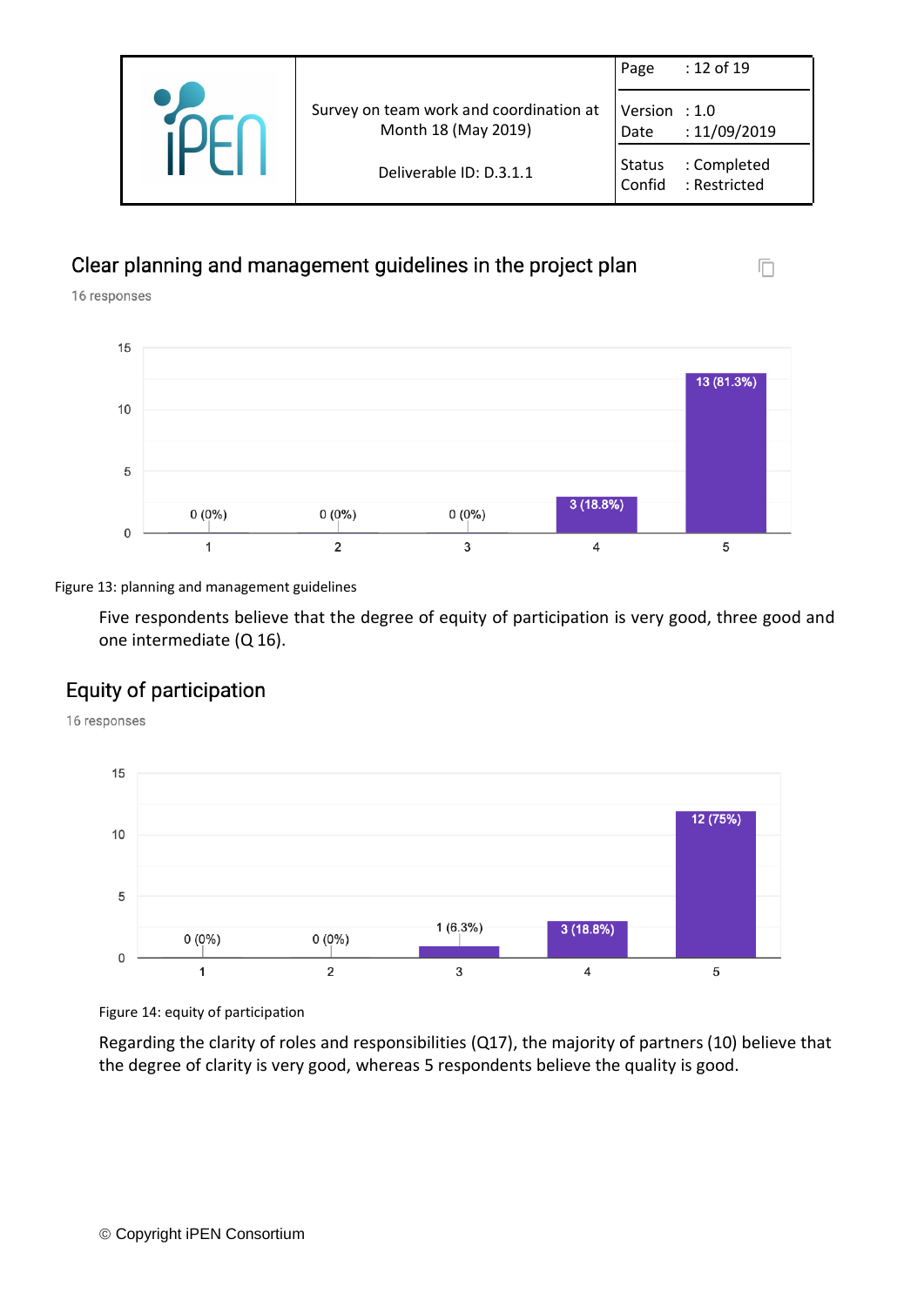|                                                                | Page             | : 13 of 19                       |
|----------------------------------------------------------------|------------------|----------------------------------|
| Survey on team work and coordination at<br>Month 18 (May 2019) | Version<br>Date  | $\therefore$ 1.0<br>: 11/09/2019 |
| Deliverable ID: D.3.1.1                                        | Status<br>Confid | : Completed<br>: Restricted      |

## Clarity of roles and responsibilities

15 responses



Figure 15: clarity of roles and responsibilities

In the last item for this section, partners were asked to voice their views about degree of promotion of team work, and the quality of sharing of experience and expertise. From the replies, 9 respondents believe it is very good, five believe it is good and two believe it is intermediate.

## Promotion of teamwork, sharing of experience and expertise



Figure 16: promotion of team work, sharing of experience and expertise

Partners were asked to give their appreciation of the strongest and weakest point of the coordinator. All data are available to anyone interested; however as a precaution, names of respondents have been removed as they are considered as sensitive data that may reveal the identity of the respondents.

n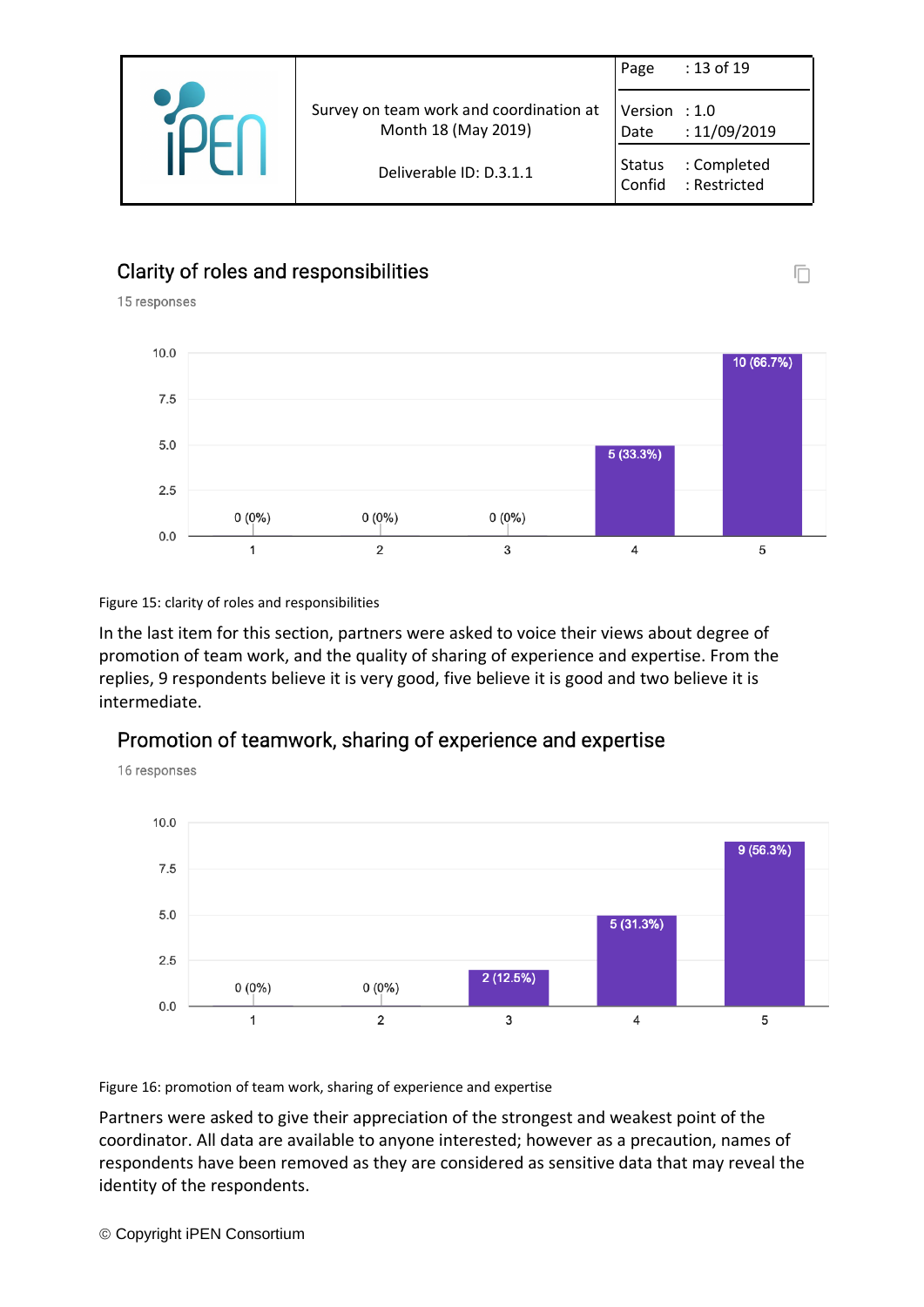|                                                                | Page                    | : 14 of 19                  |
|----------------------------------------------------------------|-------------------------|-----------------------------|
| Survey on team work and coordination at<br>Month 18 (May 2019) | Version $: 1.0$<br>Date | :11/09/2019                 |
| Deliverable ID: D.3.1.1                                        | <b>Status</b><br>Confid | : Completed<br>: Restricted |

Regarding the coordinator's strongest points, enthusiasm and passion are a recurrent leitmotif. Partners did acknowledge his commitment to the full success of the project by working hard with a clear vision in mind. His organizational skills were also very much appreciated as 10 out of 16 respondents mention it as strongest point.

- *Experience, capacity to negotiate and communicate as well as being flexible*
- *Efficiency; focus on task accomplishment; willing to understand and deal with unexpected situations that occur.*
- *His ability to organize and keep everyone on track*
- *Very organized and pleasant.*
- *He works hard (provides personal example) and leads the team.*
- *Availability, knowledge and understanding of the project structure program goals*
- *Very supportive and maintains contact with the project participants.*
- *His energy*
- *always on alert, miss nothing, know how to activate the participants*
- *perfect management*

Regarding the coordinator's weakest points, the following comments were gathered.

- *N/A*
- *Not any that I can add.*
- *none*
- *-*
- *NA*
- *Can't duplicate himself :)*
- *NO weakest point!*
- *he has not weak points, he is perfect*
- *Improve the feedback we get from the target groups*
- *It would be useful to strengthen group collaboration. Each partner communicates with the coordinator on a bilateral basis and it would be better, from a group perspective, to have online talks with the whole group, for the sense of belonging to a common goal. Otherwise the coordinator performs very well and the overall picture is very positive.*
- *-*
- *Hire an assistant for the technical coordination (financial reports etc)*
- *Perhaps it would be stimulating if we got some feedback from future users (students or companies that would use the courses)*
- *No better coordination can be expected*
- *To have online meeting more often for collaboration and sharing information.*
- *better as perfect is not possible*

It surprising in the positive side that for the question regarding weak points of the coordinator, some partners used the empty textbox to praise the coordinator's qualities ("no better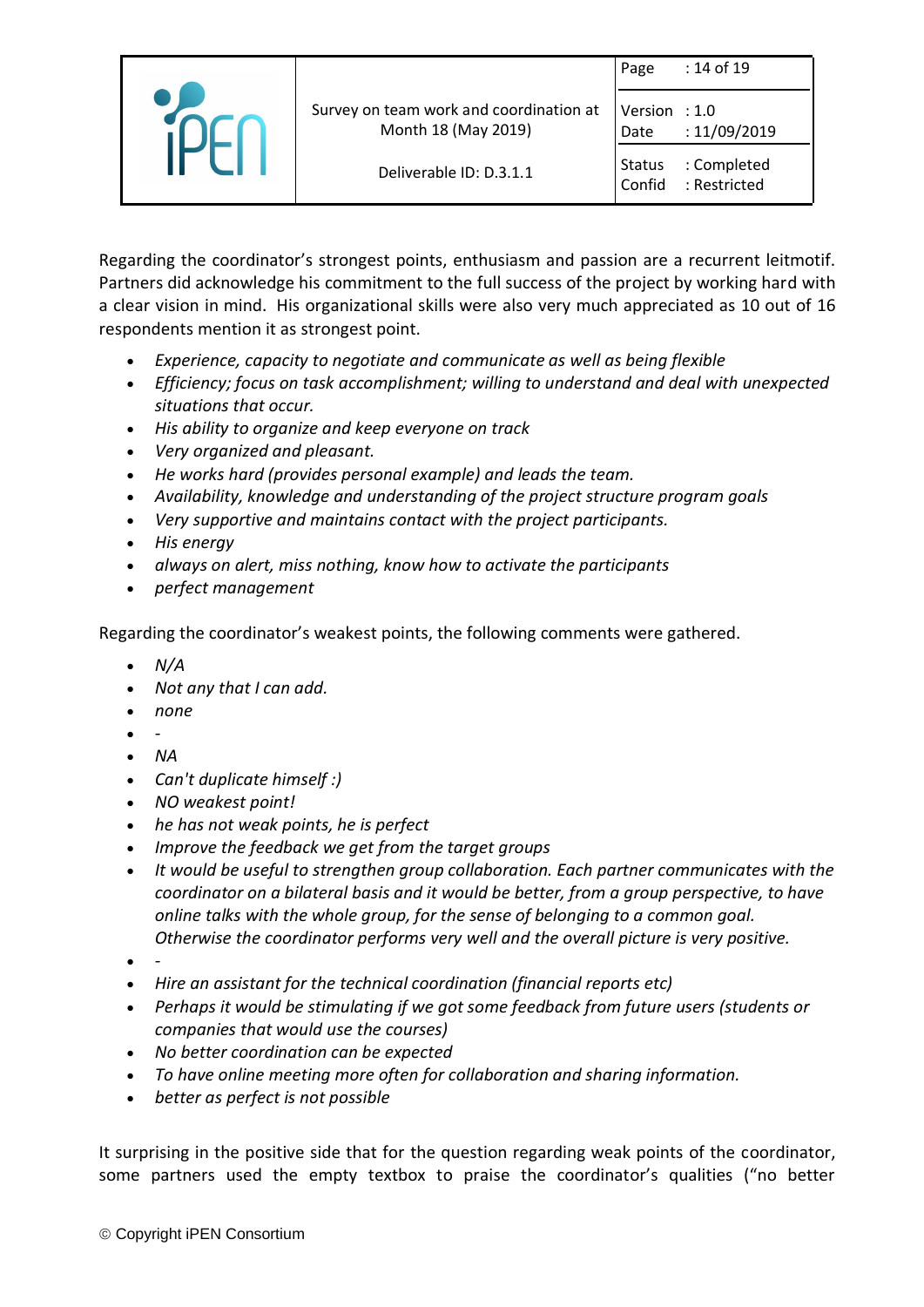|                                                                | Page                    | : 15 of 19                  |
|----------------------------------------------------------------|-------------------------|-----------------------------|
| Survey on team work and coordination at<br>Month 18 (May 2019) | Version $: 1.0$<br>Date | : 11/09/2019                |
| Deliverable ID: D.3.1.1                                        | <b>Status</b><br>Confid | : Completed<br>: Restricted |

coordination can be expected"; " not any that I can add", "NO weakest point", "he has no weak points, he is perfect"), or no answer given to the reply regarding weak points ("no" or "N/A"). Some partners combine in their reply positive and negative aspects ("*It would be useful to strengthen group collaboration. Each partner communicates with the coordinator on a bilateral basis and it would be better, from a group perspective, to have online talks with the whole group, for the sense of belonging to a common goal. Otherwise the coordinator performs very well and the overall picture is very positive").*

Regarding those replies that do bring into their reply a negative point, it is advisable that the coordinator gets some support from his university to better manage financial issues of the project, and that he organizes more frequent online meetings, to enhance group spirit, better communication among partners and to enable sharing of information on a group level, and not on a bilateral level. Also, two partners suggest that feedback from target groups is good to be sought, in the sense of finetuning course development.

# <span id="page-14-0"></span>**7. SYNTHESIS**

In this section we provide a synthesis of data resulting from the teamwork and coordination survey. The aim was twofold: first to collect a current picture regarding internal management and team collaboration at the end of the 18month period of iPEN, and second to provide advice about improvements to carry out throughout the remaining 18 months of the project of the project (until September 2020).

The overall picture of team performance is good and effective. The team performs very well, resulting from the knowledge of time plan, responsibilities, general and specific objectives of the project, division of tasks and roles of each partner. In addition, the coordinator, Dr.Petridis, is sketched by the partners as a person with strong capacity to lead the team into reaching its objectives.

There is room for some improvements:

- 1. more frequent online meetings allowing the team to better communicate (equity of participation) and increase the sense of belonging in a team effort, the need to connect to target groups as an enabler of feedback on course development.
- 2. The attempt to gather feedback from target groups regarding courses under development
- 3. Some support to the management of financial issues.

It is clear that by the end of the 18month period the iPEN team performs effectively, according to the time and plan as scheduled, and coordinated by a person with clear leadership skills.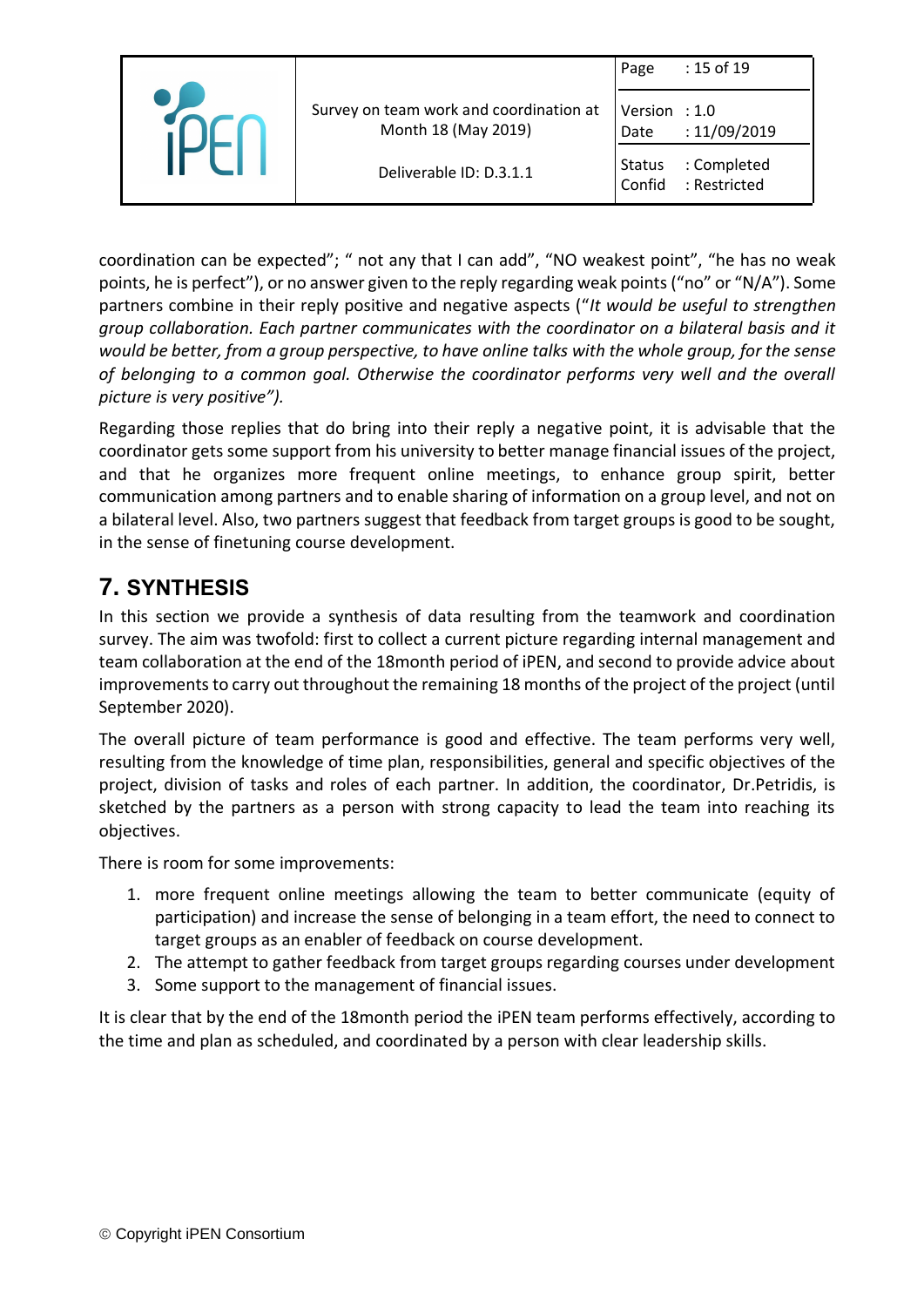|  |                                                                | Page                    | : 16 of 19                       |
|--|----------------------------------------------------------------|-------------------------|----------------------------------|
|  | Survey on team work and coordination at<br>Month 18 (May 2019) | Version<br>Date         | $\therefore$ 1.0<br>: 11/09/2019 |
|  | Deliverable ID: D.3.1.1                                        | <b>Status</b><br>Confid | : Completed<br>: Restricted      |

<span id="page-15-0"></span>**8. ANNEX**

Top of Form

### *The survey was available on*

[https://docs.google.com/forms/d/e/1FAIpQLSfQy8iS1Rt36ImJypFfUUpXYbKkMteryTLQrXshzRmB](https://docs.google.com/forms/d/e/1FAIpQLSfQy8iS1Rt36ImJypFfUUpXYbKkMteryTLQrXshzRmBr7S1ow/viewform) [r7S1ow/viewform](https://docs.google.com/forms/d/e/1FAIpQLSfQy8iS1Rt36ImJypFfUUpXYbKkMteryTLQrXshzRmBr7S1ow/viewform) *but currently not accepting replies*. The offline version of the document figures below.

## **iPEN: understanding group processes and achievements at month 18 of the project**

Dear iPEN project partners,

this is a short evaluation form with regards to project coordination and leadership of the iPEN Erasmus+ project. It is conducted at Month 18 of the project (May 2019)

It has been prepared by the WP3 (Quality Assurance) leader, Katerina Zourou, with the aim of collecting data and improving any ill-defined areas. Your feedback is therefore invaluable. All data provided will remain anonymous.

The form contains several sections, each addressing a dimension related to project coordination and leadership, namely: the distribution of tasks between partners • the work plan and timetable • partners' knowledge of the main goals and results being aimed at • the distribution of responsibilities among partners • the decision-making procedures • the methods of communication between partners and frequency of communication.

Co-funded by the

Erasmus+ Programme

of the European Union

We ask you to kindly fill in all fields.

\* Required



(Your name will be not communicated)

Your institution \*

Your name

(Your institution will not be communicated)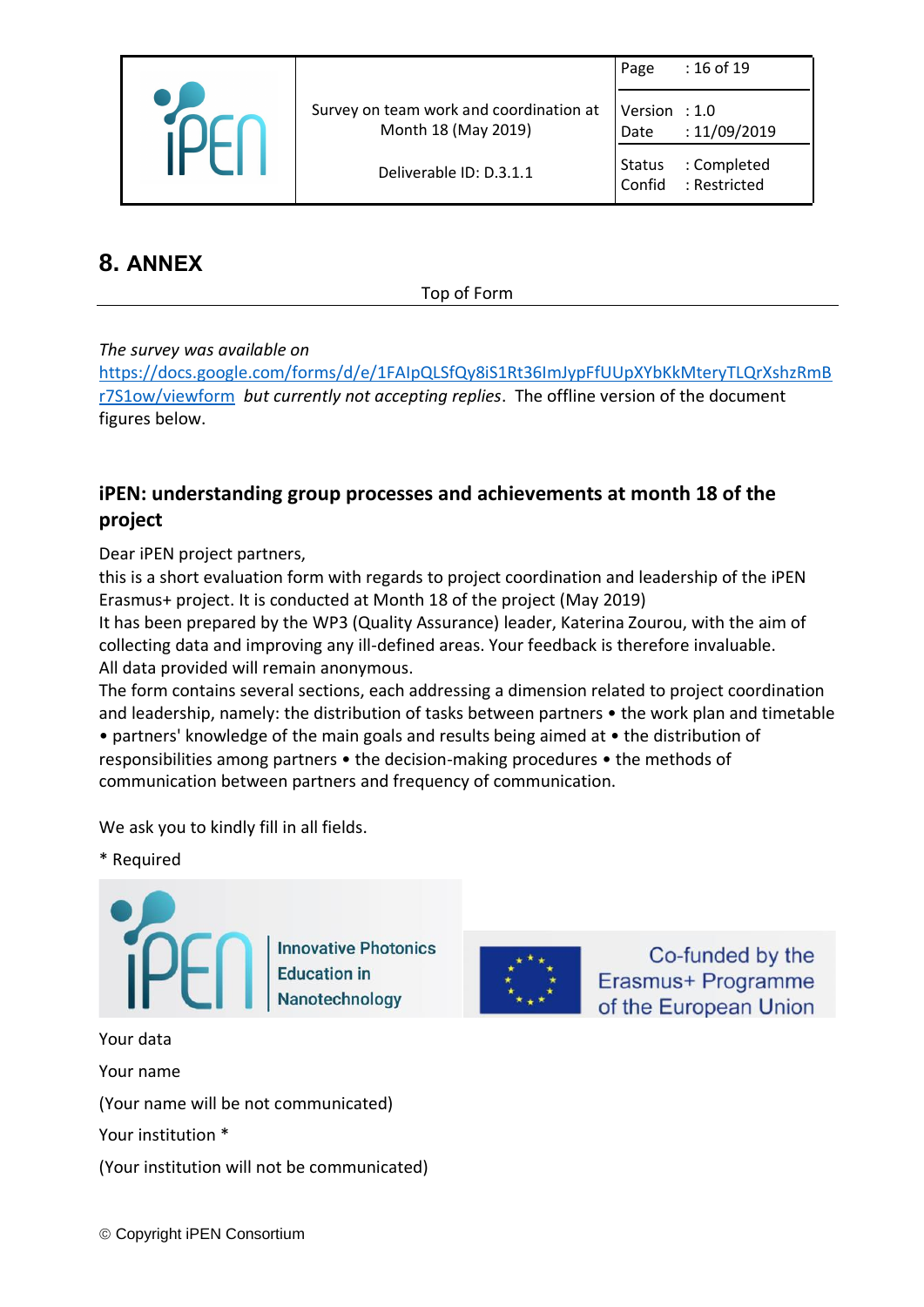|                                                                | Page                    | : 17 of 19                  |
|----------------------------------------------------------------|-------------------------|-----------------------------|
| Survey on team work and coordination at<br>Month 18 (May 2019) | Version $: 1.0$<br>Date | : 11/09/2019                |
| Deliverable ID: D.3.1.1                                        | <b>Status</b><br>Confid | : Completed<br>: Restricted |

Decision-making procedures and project management

From your investment in the project so far (until October 2018) do you feel you are able to contribute to the project outcomes to some extent?

Is all relevant information available in due time?

Yes

Partially

No

Can you rate the overall quality of project coordination until now?

Not suitable

- 1
- $\overline{2}$
- 
- 3
- 4
- 5

Very suitable

If you wish to make any comments regarding the project coordination please use the box below

Leadership

Can you rate the coordination qualities of Work Package 1 (Preparation)?

poor

- 1
- 2
- 3
- 4

5

very good

Distribution of tasks

Is the work plan and timetable clear for all partners?

Yes

Sometimes

No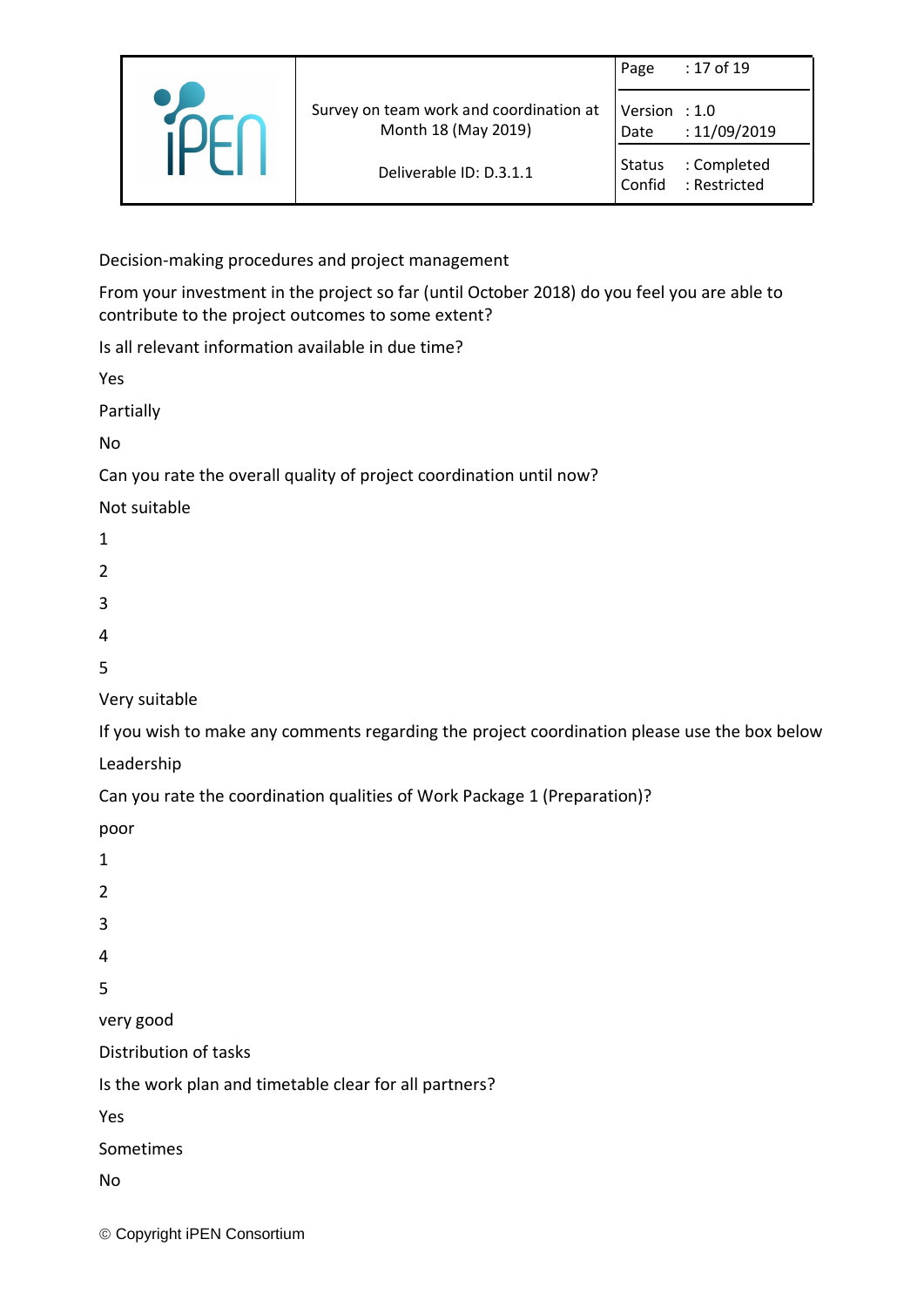|                                                                | Page                  | : 18 of 19                  |
|----------------------------------------------------------------|-----------------------|-----------------------------|
| Survey on team work and coordination at<br>Month 18 (May 2019) | Version : 1.0<br>Date | :11/09/2019                 |
| Deliverable ID: D.3.1.1                                        | Status<br>Confid      | : Completed<br>: Restricted |

Are you, as partner, aware of the common project goals and the specific goals for your institution?

Yes

Not always

No

Are you, as partner, aware of your responsibilities?

Yes

I don't think so

No

Is there a clear and realistic description of the tasks of the project co-ordinator and each partner?

Yes

I don't think so

No

If you wish to make any comment regarding to the "Distribution of tasks" issues, please use the box below

Timetable and communication

There is a clear timetable with activities for each partner

A time schedule for communication between partners and for exchange of material is available. \*

The co-ordinator respects the deadlines

The frequency of internal communication is...

The means (email, platform, other types of communication) are

Other (means of communication) you would like to see?

Planning and coordination

Clear planning and management guidelines in the project plan

Poor

1

2

3

4